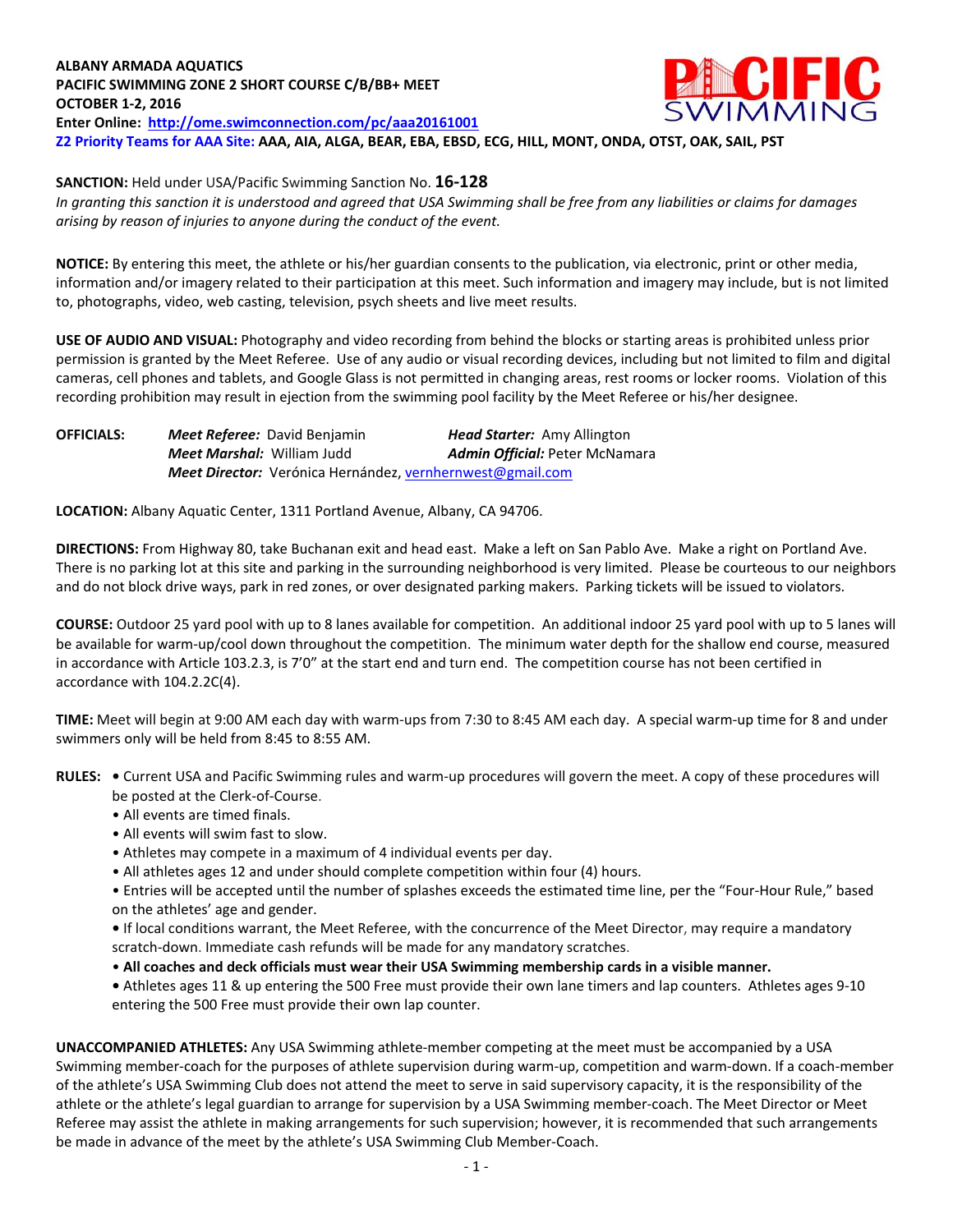**RACING STARTS:** Any athlete entered in the meet must be certified by a USA Swimming member-coach as being proficient in performing a racing start, or must start each race from within the water. When unaccompanied by a member-coach, it is the responsibility of the athlete or the athlete's legal guardian to ensure compliance with this requirement.

**RESTRICTIONS:** • Smoking and the use of other tobacco products is prohibited on the pool deck, in the locker rooms, in spectator

- seating, in standing areas and in all areas used by athletes, during the meet and during warm-up periods.
- Sale and use of alcoholic beverages is prohibited in all areas of the meet venue.
- No glass containers are allowed in the meet venue.
- No propane heaters are permitted except for snack bar/meet operations.
- All shelters must be properly secured.
- Changing into or out of swimsuits other than in locker rooms or designated areas is prohibited.

• Destructive devices, to include but not limited to, explosive devices and equipment, firearms (open or concealed), blades, knives, mace, stun guns and blunt objects are strictly prohibited in the swimming facility and its surrounding areas. If observed, the Meet Referee or his/her designee may ask that these devices be stored safely away from the public or removed from the facility. Noncompliance may result in the reporting to law enforcement authorities and ejection from the facility. Law enforcement officers (LEO) are exempt per applicable laws.

• The only canopies allowed on deck will be for coaches in the designated coaches' area. All athletes and spectators will set up in the basketball area just outside of the pool deck. All items left overnight will not be secure, so we do not recommend leaving canopies and chairs set up outside. Items may be folded up and left on the pool deck over night. Set up will be available starting at 6:30 a.m. on Saturday morning of the meet.

**ELIGIBILITY:** • Athletes must be current members of USA Swimming and enter their name and registration number on the meet entry card as they are shown on their Registration Card. If this is not done, it may be difficult to match the athlete with the registration and times database. The meet host will check all athlete registrations against the SWIMS database and if not found to be registered, the Meet Director shall accept the registration at the meet (a \$10 surcharge will be added to the regular registration fee). Duplicate registrations will be refunded by mail.

• Athletes in the "BB" Division must have met at least the listed "BB" time standard. Athletes in the "B" Division must have met at least the listed "B" time standard. All entry times slower than the listed "B" time standard will be in the "C" Division. For 8&U, athletes in the "A" division must have met at least the listed "A" time standard.

- Entries with **"NO TIME" will not be accepted.**
- Entry times submitted for this meet will be checked against a computer database and may be changed in accordance with Pacific Swimming Entry Time Verification Procedures.
- Disabled athletes are welcome to attend this meet and should contact the Meet Director or Meet Referee regarding any special accommodations on entry times and seeding per Pacific Swimming policy.
- Athletes 19 years of age and over may compete in the meet for time only, no awards. Such athletes must have met standards for the 17-18 age group.
- The athlete's age will be the age of the athlete on the first day of the meet.

**ENTRY PRIORITY:** Meet entries will not be accepted any earlier than Sunday, Aug 27, 2016*.* Entries from members of "year round" Zone 2 clubs postmarked or entered online by 11:59 PM on Saturday, September 3, 2016 will be given  $1^{st}$  priority acceptance. Entries from members of all Zone 2 clubs (year round and seasonal) postmarked or entered online between 12:00 AM on Sunday, September 4 and 11:59 PM Saturday, September 10, 2016 will be given  $2^{nd}$  priority acceptance. All entries from Zone 2, all other Pacific LSC Zones and other LSC's, either postmarked, entered online, or hand delivered by the entry deadline will be considered in the order that they are received.

## **\*\* NOTE: Athletes who falsify their entry form by listing a club to which they are not legitimately associated will be rejected from the meet. Further, entry fees will not be refunded and they may be referred to the Pacific Swimming Review Committee for disciplinary action.**

**ENTRY FEES:** \$4.00 per event plus an \$8.00 participation fee per athlete. Entries will be rejected if payment is not sent at time of request. No refunds will be made, except mandatory scratch-downs.

**ONLINE ENTRIES:** To enter online go to **[http://ome.swimconnection.com/pc/aaa20161001](http://ome.swimconnection.com/pc/20161001)** to receive an immediate entry confirmation. This method requires payment by credit card. Swim Connection, LLC charges a processing fee for this service, equal to \$1 per swimmer plus 5% of the total Entry Fees. Please note that the processing fee is a separate fee from the Entry Fees. If you do not wish to pay the processing fee, enter the meet using a mail entry. **Entering online is a convenience, is completely voluntary, and is in no way required or expected of an athlete by Pacific Swimming.** Online entries will be accepted through Wednesday, September 21, 2016, or until the meet has reached capacity, whichever comes first.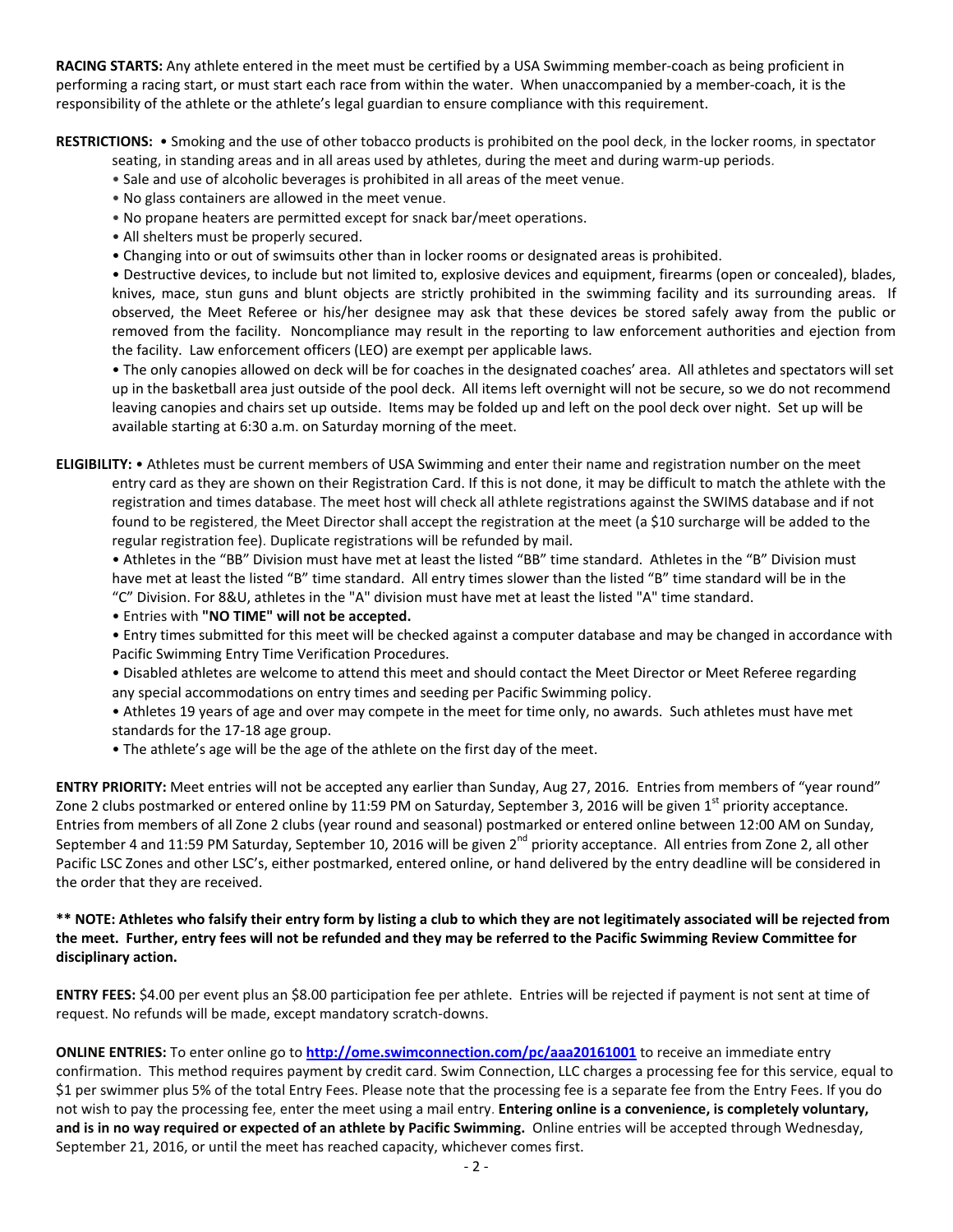**MAILED OR HAND DELIVERED ENTRIES**: Entries must be on the attached consolidated entry form. Forms must be filled out completely and printed clearly with athlete's best time. Entries must be postmarked by midnight, Monday, September 19, 2016 or hand delivered by 6:30 PM Wednesday, September 21, 2016. No late entries will be accepted. No entries received after the meet has reached capacity will be accepted. No refunds will be made, except mandatory scratch-downs. Requests for confirmation of receipt of entries should include a self-addressed, stamped envelope.

**Make check payable to**: Albany Armada Aquatics

| <b>Mail entries to: Veronica Hernandez</b> |                    | <b>Hand delivered entries to: Veronica Hernandez</b> |                                                    |  |  |  |
|--------------------------------------------|--------------------|------------------------------------------------------|----------------------------------------------------|--|--|--|
| 2540 Yerba Hills Court                     |                    | On the pool deck at:                                 | 1311 Portland Avenue                               |  |  |  |
|                                            | San Jose, CA 95121 |                                                      | Albany, CA 94706 Between 4:00 and 7:15 PM, Mon-Fri |  |  |  |

**CHECK-IN:** The meet will be deck seeded. Athletes must check-in at the Clerk-of-Course. No event shall be closed more than 30 minutes before the scheduled start of the session. Close of check-in for all individual events shall be no more than 60 minutes before the estimated time of the start of the first heat of the event. Athletes who do not check-in will not be seeded and will not be allowed to compete in that event.

**SCRATCHES:** Any athlete not reporting for or competing in an individual timed final event shall not be penalized. Athletes who must withdraw from an event after it is seeded are requested to inform the referee immediately.

**AWARDS:** First through eighth place in each division (C, B & BB) will be awarded for the 9-10, 11-12, 13-14, and 15-18 age groups. First through eighth place in each division (PC-C, PC-B, and PC-A) will be awarded for the 8 & Under age group. All athletes achieving an A time for the first time will be awarded a standard A medal, regardless of place achieved in the event. No awards will be given for athletes 19 years of age and older. Note: Individual awards must be picked up at the meet. We will not mail or distribute awards after the meet.

**ADMISSION:** Free. A 2 day program will be available for \$3.00

**SNACK BAR & HOSPITALITY:** A snack bar will be available throughout the competition. Coaches and working deck officials will be provided lunch. Hospitality will serve refreshments to timers and volunteers.

**MISCELLANEOUS:** No overnight parking is allowed. Facilities will not be provided after meet hours. Any items left outside the facility overnight will not be secure or guarded. Please do not leave anything overnight. Set up will be available starting at 6:30 a.m. on the first day of the meet, no earlier.

**MINIMUM OFFICIALS:** The Meet Referee shall conduct an inventory of Officials and shall compare the number of athletes entered against the number of Officials that worked representing each club per day of the meet. Those clubs who have not provided sufficient Officials in a day of the meet, in accordance with the table below, will be fined \$100 per missing Official per day.

| Number of athletes entered in meet per club<br>per day | Number of trained and carded officials required |
|--------------------------------------------------------|-------------------------------------------------|
| $1 - 10$                                               |                                                 |
| $11 - 25$                                              |                                                 |
| $26 - 50$                                              |                                                 |
| 51-75                                                  |                                                 |
| 76-100                                                 |                                                 |
| Every 20 Athletes over 100                             |                                                 |

|           |                 | <b>SATURDAY</b> |            | <b>SUNDAY</b> |                |                 |                 |  |
|-----------|-----------------|-----------------|------------|---------------|----------------|-----------------|-----------------|--|
| 8 & Un    | $9 - 10$        | $11 - 12$       | $13 - 18$  | 8 & Un        | $9 - 10$       | $11 - 12$       | $13 - 18$       |  |
| 100 IM    | <b>500 Free</b> | 100 IM          | 200 IM     | 50 Fly        | <b>100 Fly</b> | <b>100 Fly</b>  | <b>200 Fly</b>  |  |
| 25 Breast | 100 IM          | 50 Back         | 200 Back   | 25 Back       | 50 Back        | 50 Free         | 100 Free        |  |
| 25 Fly    | 50 Fly          | 50 Fly          | $100$ Fly  | 50 Breast     | 50 Breast      | 100 Back        | 100 Back        |  |
| 50 Free   | 50 Free         | 100 Breast      | 200 Breast | 25 Free       | 100 Free       | 50 Breast       | 100 Breast      |  |
|           |                 | 100 Free        | 50 Free    |               |                | <b>500 Free</b> | <b>500 Free</b> |  |
|           |                 |                 |            |               |                |                 |                 |  |

## **EVENT SUMMARY**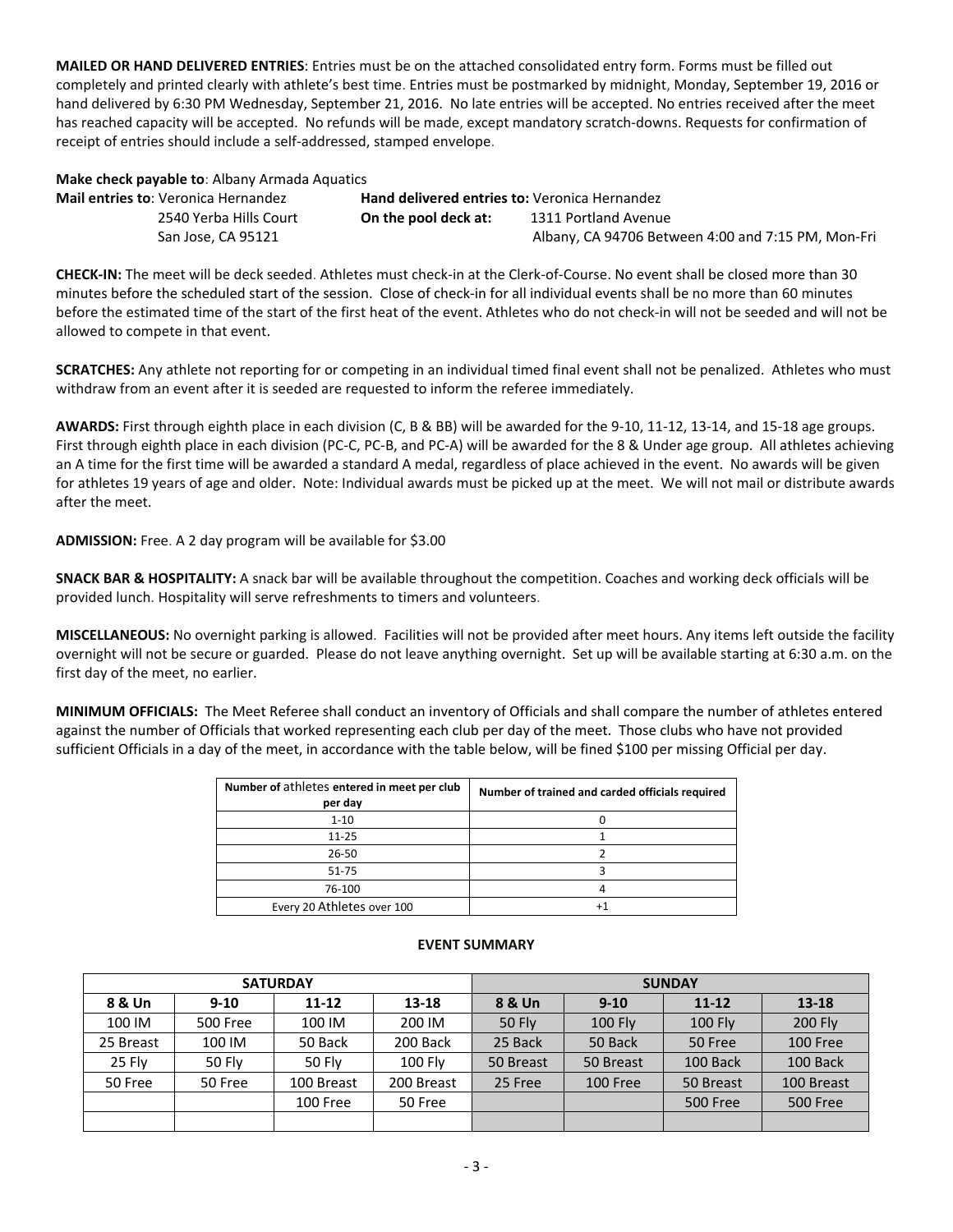| <b>ORDER of EVENTS</b> |  |  |  |  |
|------------------------|--|--|--|--|
|------------------------|--|--|--|--|

| Saturday, October 1st         |                   |                              |  |  |  |  |  |
|-------------------------------|-------------------|------------------------------|--|--|--|--|--|
| <b>GIRLS</b><br><b>EVENT#</b> | <b>EVENT</b>      | <b>BOYS</b><br><b>EVENT#</b> |  |  |  |  |  |
| 1                             | 9-10 500 Free     | $\mathbf{2}$                 |  |  |  |  |  |
| 3                             | 13&up 200 IM      | 4                            |  |  |  |  |  |
| 5                             | 11-12 100 IM      | 6                            |  |  |  |  |  |
| 7                             | 9-10 100 IM       | 8                            |  |  |  |  |  |
|                               | 8&un 100 IM       |                              |  |  |  |  |  |
| 9                             | 13&up 200 Back    | 10                           |  |  |  |  |  |
| 11                            | 11-12 50 Back     | 12                           |  |  |  |  |  |
| 13                            | 8&un 25 Breast    | 14                           |  |  |  |  |  |
| 15                            | 9-10 50 Fly<br>16 |                              |  |  |  |  |  |
| 17                            | 13&up 100 Fly     | 18                           |  |  |  |  |  |
| 19                            | 11-12 50 Fly      | 20                           |  |  |  |  |  |
| 21                            | 8&un 25 Fly       | 22                           |  |  |  |  |  |
| 23                            | 13&up 200 Breast  | 24                           |  |  |  |  |  |
| 25                            | 11-12 100 Breast  | 26                           |  |  |  |  |  |
| 27                            | 9-10 50 Free      | 28                           |  |  |  |  |  |
|                               | 8&un 50 Free      |                              |  |  |  |  |  |
| 29                            | 11-12 100 Free    | 30                           |  |  |  |  |  |
| 31                            | 13&up 50 Free     | 32                           |  |  |  |  |  |

|                     | Saturday, October 1st |                                             |  |                               | Sunday, October 2nd |                              |
|---------------------|-----------------------|---------------------------------------------|--|-------------------------------|---------------------|------------------------------|
| <b>IRLS</b><br>ENT# | <b>EVENT</b>          | <b>BOYS</b><br><b>EVENT#</b>                |  | <b>GIRLS</b><br><b>EVENT#</b> | <b>EVENT</b>        | <b>BOYS</b><br><b>EVENT#</b> |
| $\mathbf 1$         | 9-10 500 Free         | $\overline{2}$                              |  | 33                            | 13&up 200 Fly       | 34                           |
| $\frac{3}{5}$       | 13&up 200 IM          | $\overline{\mathbf{4}}$                     |  | 35                            | 11-12 100 Fly       | 36                           |
|                     | 11-12 100 IM          | 6                                           |  | 37                            | 9-10 100 Fly        | 38                           |
| $\overline{7}$      | 9-10 100 IM           |                                             |  | 39                            | 8&un 50 Fly         | 40                           |
|                     | 8&un 100 IM           | 8<br>41<br>10<br>43<br>12<br>45<br>14<br>47 |  | 11-12 50 Free                 | 42                  |                              |
| $\overline{9}$      | 13&up 200 Back        |                                             |  |                               | 13&up 100 Free      | 44                           |
| 11                  | 11-12 50 Back         |                                             |  |                               | 9-10 50 Back        | 46                           |
| 13                  | 8&un 25 Breast        |                                             |  |                               | 8&un 25 Back        | 48                           |
| 15                  | 9-10 50 Fly           | 16                                          |  | 49                            | 11-12 100 Back      | 50                           |
| 17                  | 13&up 100 Fly         | 18                                          |  | 51                            | 13&up 100 Back      | 52                           |
| $\overline{19}$     | 11-12 50 Fly          | 20                                          |  | 53                            | 9-10 50 Breast      | 54                           |
| 21                  | 8&un 25 Fly           | 22                                          |  |                               | 8&un 50 Breast      |                              |
| 23                  | 13&up 200 Breast      | 24                                          |  | 55                            | 11-12 50 Breast     | 56                           |
| 25                  | 11-12 100 Breast      | 26                                          |  | 57                            | 13&up 100 Breast    | 58                           |
| 27                  | 9-10 50 Free          | 28                                          |  | 59                            | 8&un 25 Free        | 60                           |
|                     | 8&un 50 Free          |                                             |  | 61                            | 9-10 100 Free       | 62                           |
| 29                  | 11-12 100 Free        | 30                                          |  | 63                            | 11-12 500 Free      | 64                           |
| 31                  | 13&up 50 Free         | 32                                          |  | 65                            | 13&up 500 Free      | 66                           |

Use the following URL to find the time standards: <http://www.pacswim.org/swim-meet-times/standards>